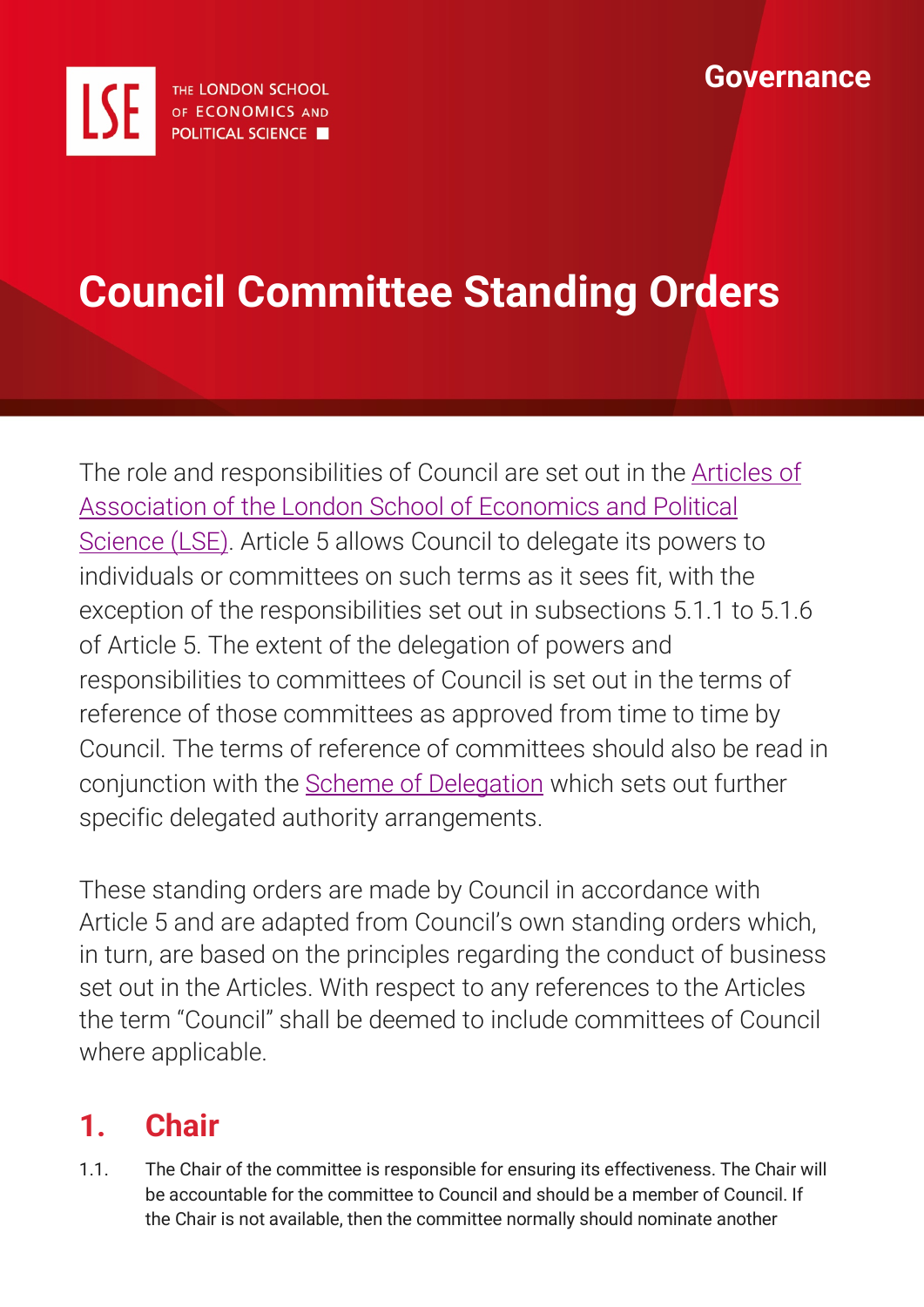member of the committee (preferably a Council member) to Chair the meeting.

# **2. Membership**

- 2.1. The Chair and members are appointed and reappointed by Council upon the advice of the Governance Committee.
- 2.2. Members are responsible for ensuring that the responsibilities of the committee are exercised in the best interest of the LSE, rather than representative of any constituency, and there is collective responsibility for all decisions.
- 2.3. Any member who resigns during their term of office should submit their resignation in writing to the Chair of the committee and the School Secretary.
- 2.4. Council upon advice from the Governance Committee may remove members from office for any of the reasons in subsections 4.5.2 to 4.5.5 of Article 4.5.

# **3. Reporting to Council**

- 3.1. The committee will regularly report on its work to Council as well as making recommendations and seeking approvals where relevant.
- 3.2. The committee Chair will be the principal conduit for reporting to Council.

#### **4. Meetings**

- 4.1. The Committee shall have regard to any requirement as to the frequency of meetings set out in its terms of reference. Meeting dates will normally be published prior to the start of the academic year. Occasionally meetings may be rearranged during the academic year where there is a specific need and good reason to do so, and members will be provided with reasonable advance notification where this occurs.
- 4.2. The agenda and papers will normally be circulated seven calendar days before the scheduled meeting, electronically, to all members and other designated recipients.
- 4.3. Extraordinary meetings may be called by the committee secretary at the discretion of the Chair. Members will normally be given at least seven days' notice of any meeting and the business to be transacted. Papers for extraordinary meetings will normally be circulated five days in advance of the meeting.

# **5. Meeting attendance**

5.1. Members should endeavour to attend all committee meetings. Where members are unable to attend apologies should be submitted to the committee secretary, normally at least 48 hours before the meeting.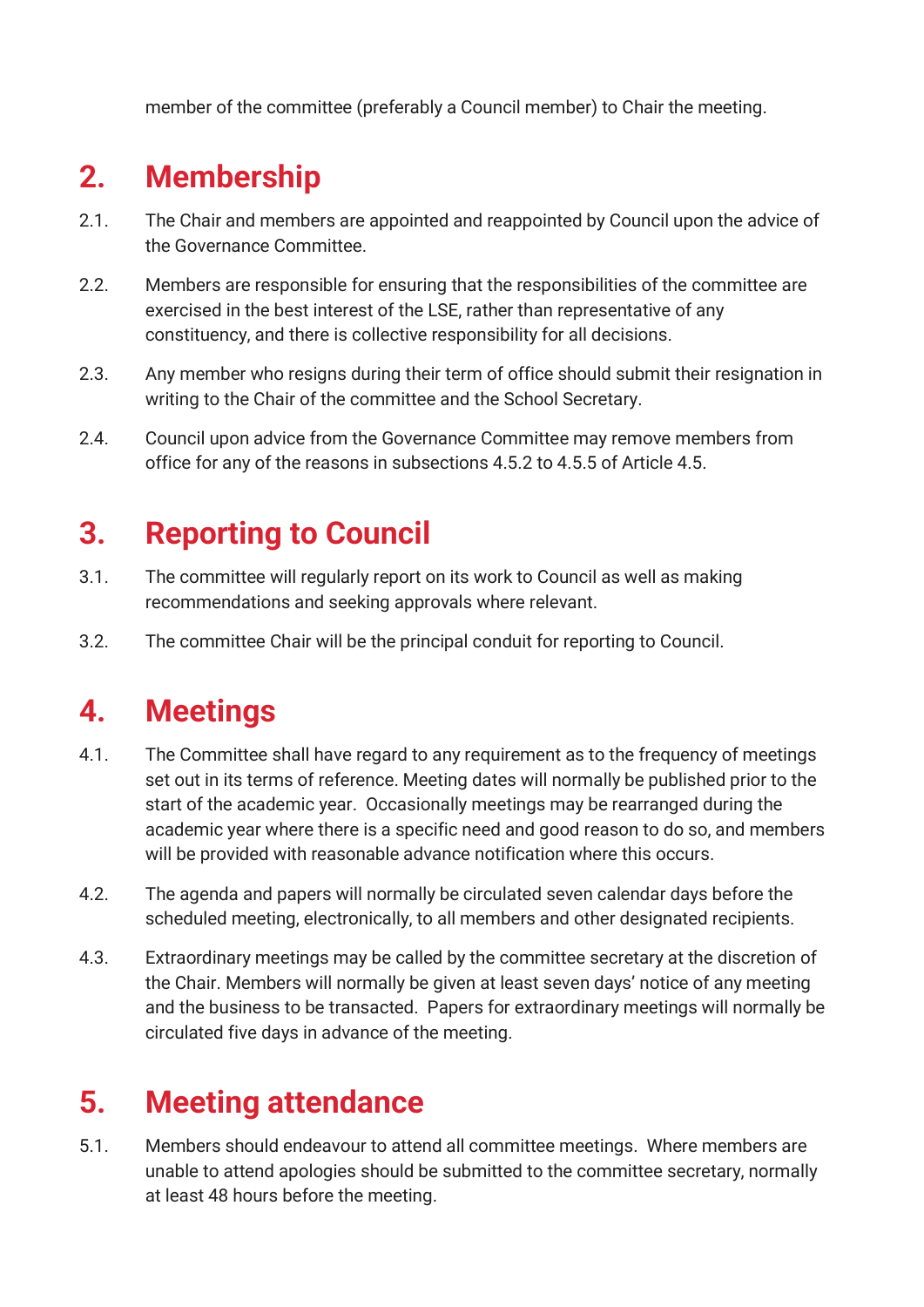- 5.2. A meeting may be held either in person or by suitable electronic means (Article 4.8). Where it would not otherwise be possible for a member to attend an in-person meeting, they may be permitted to attend by electronic means, provided that sufficient notification is given for arrangements to be made.
- 5.3. Individuals who are not members of the committee may be invited to attend (parts of) meetings as business requires. Non-members present shall speak to the meeting only if invited to do so by the Chair. They may be required to withdraw from discussion of confidential matters.
- 5.4. Regard must be given to any requirements concerning attendance set out in the committee's terms of reference.

### **6. Papers**

- 6.1. Papers, together with a coversheet, must be submitted by the relevant deadline, unless there is prior agreement for late submission. Authors should follow the guidance for preparing committee papers.
- 6.2. The circulation of late/tabled papers requires the prior agreement of the Chair.
- 6.3. The Chair is responsible for determining the final agenda items to be considered based upon the proposals of the committee secretary.

### **7. Committee Discussion**

- 7.1. Normally substantive business will be presented by the relevant officer or committee member. Items for report do not need to be discussed unless there are any issues members or officers wish to raise.
- 7.2. The agenda provides indicative timing guides for discussion items, but this is not a set limit. Members are not restricted to the amount of times they may speak but are requested to be mindful of the need for brevity and consider the number/length of their interventions accordingly. The Chair is responsible for ensuring there is sufficient discussion of items, including that all members have an adequate opportunity to speak. The Chair may remind members of the need for brevity or call to order a member that they consider is speaking outside of topic or the remit of the committee. The Chair may also determine that discussion should be brought to a close.
- 7.3. It is expected that members address colleagues with respect and courtesy. (Further information is available in the School's *[Committee Effective Behaviour Statement](https://info.lse.ac.uk/staff/services/Policies-and-procedures/Assets/Documents/internal/comEffBehSta.pdf#id_token=eyJ0eXAiOiJKV1QiLCJhbGciOiJSUzI1NiIsIng1dCI6ImFlRVVnYm1aRzBxZ3loSXlUTlRnOXROemZ3WSIsImtpZCI6ImFlRVVnYm1aRzBxZ3loSXlUTlRnOXROemZ3WSJ9.eyJpc3MiOiJodHRwczovL2Ntcy1pbHNlLmNsb3VkLmNvbnRlbnNpcy5jb20vYXV0aGVudGljYXRlIiwiYXVkIjoiV2Vic2l0ZUFkZnNDbGllbnQiLCJleHAiOjE2Mzk2NjgzNjEsIm5iZiI6MTYzOTY2ODA2MSwibm9uY2UiOiJlYzViZGI1ZDgzODY0NjU0OWIwNmNkM2E4NmQ5ZDQ1NiIsImlhdCI6MTYzOTY2ODA2MSwic2lkIjoiMjdlOWVhYjI1MTQ3NGU1YTVjMmJiYTMzYzMyNTU2YTQiLCJzdWIiOiJlNThkZmUxYy1hNzQxLTQ0OGUtOThiYy00NDVlOTk3ZDgyNmYiLCJhdXRoX3RpbWUiOjE2Mzk2NjgwNjEsImlkcCI6Imlkc3J2IiwiYW1yIjpbInBhc3N3b3JkIl19.U-61qNPoByoU4vyjnIz3aT2joc6ldNcjOGEv34oMDc4f3maJeEaXkGkF7K4kyMpm2w8HuApLbiSpbOzBlHneBCHqyUp6BNmzksxRV2-fAslWa2fxOfaIwcaqGGOt3w2TuD3Ps3RbZ_JrFVZ0sMp8eypEodNwKgpO2djIAK6GF_YuAGoPF_3fg8llQOTY4et6nREOH1xtA-egrPSSxjZ_n0vLf1wtwJVZ_0YS9fwFdqP8trD9QxzvbzapK8pg3iGwCmVNubjZHkWO4ECXdr_hve-rhWdFEk2PUzHfY1lcO7KBqfuq3vWvIPnSSNsRj0_4YZfS2Mib_ZrZ4TgY7kWMXw&scope=openid&state=102167e8aaa94275b109ff1fe196a355&session_state=cU93yntMXscstuTuWK_pvUUSn02wLl-l6EvaOcNsd74.e00f7216a76542bb48193781c5ee4467)*.)
- 7.4. The Chair may also ask a member to leave the meeting if they consider their behaviour is inappropriate.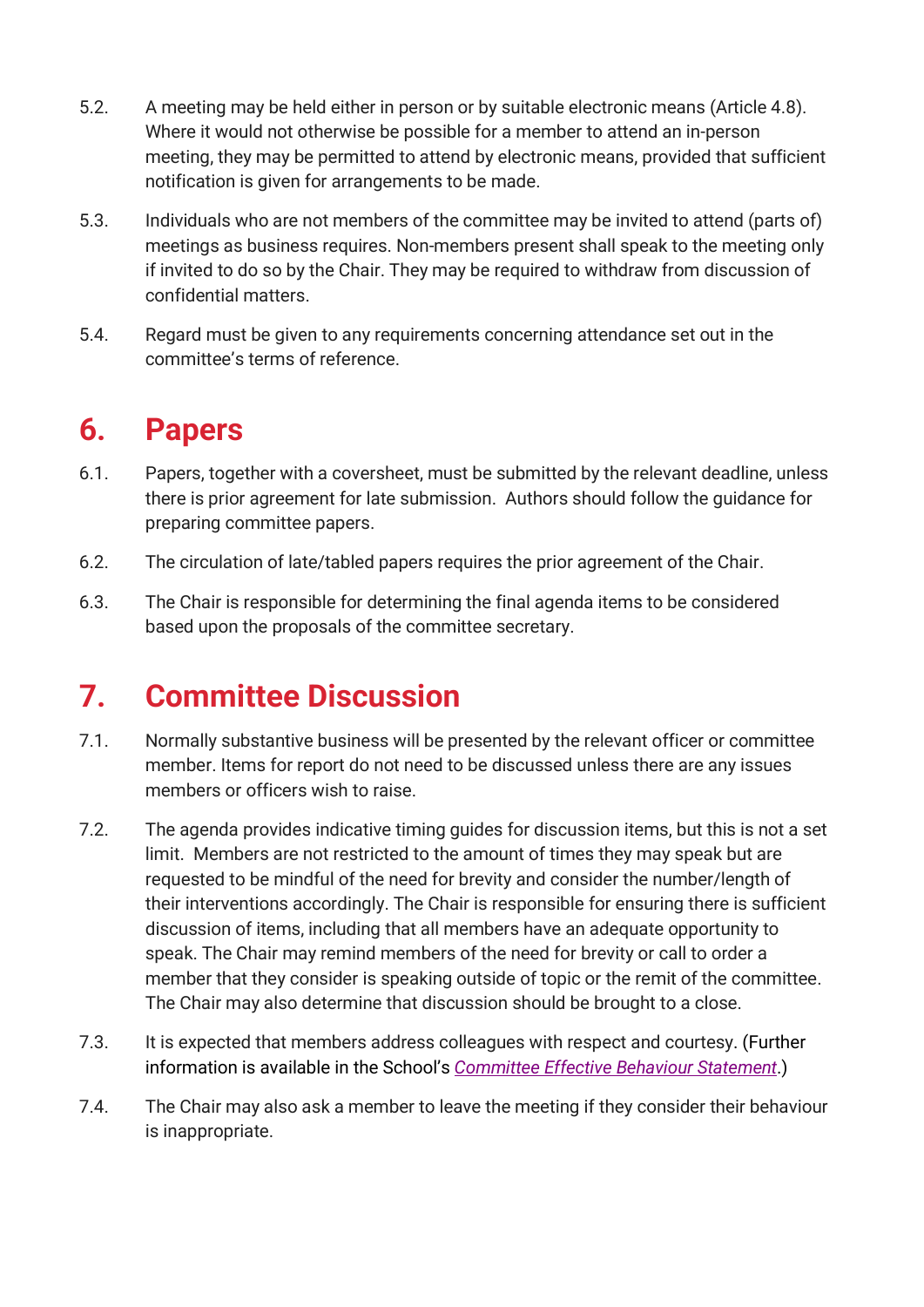# **8. Decision Making**

- 8.1. Decisions are normally made on the basis of consensus amongst members.
- 8.2. Decisions may be made through a formal vote where the Chair determines that this is appropriate. In the event of a vote, any issue may be determined by a majority of the votes cast at a meeting. Voting at a meeting will be carried out by a show of hands of all members present or by a corresponding electronic process. In the case of an equality of votes, the Chair has a second or casting vote.
- 8.3. A written resolution may be used. A written resolution will normally only be used in the circumstances that a meeting has not been quorate and/or it is necessary to expedite business.

# **9. Confidentiality**

- 9.1. All business must be treated as confidential to committee members and, in particular where business is marked as confidential it must not be shared with any person who is not a member of the committee without appropriate consent (e.g. from the Chair, the committee secretary).
- 9.2. Members are responsible for ensuring the secure physical or electronic storage (and disposal) of papers and other information relating to committee business. Members may provide hard copy documentation to the committee secretary for destruction.
- 9.3. In the event a member discloses confidential information the matter will be drawn to the attention of the Chair by the School Secretary and further action will be determined based on the seriousness of the disclosure.
- 9.4. Papers and other information will be disclosed to all committee members unless there is a good reason to withhold the information (for example due to a serious conflict of interest). If the withholding of information is disputed by the member, the Chair will make a final ruling on whether it should be shared. If the information concerns the Chair, then the Chair of Council will make a final ruling.

### **10. Quorum**

10.1. The quorum for transaction of business is set out in the terms of reference of the Committee.

### **11. Minutes**

11.1. Minutes will be taken by the committee secretary and approved at the following meeting.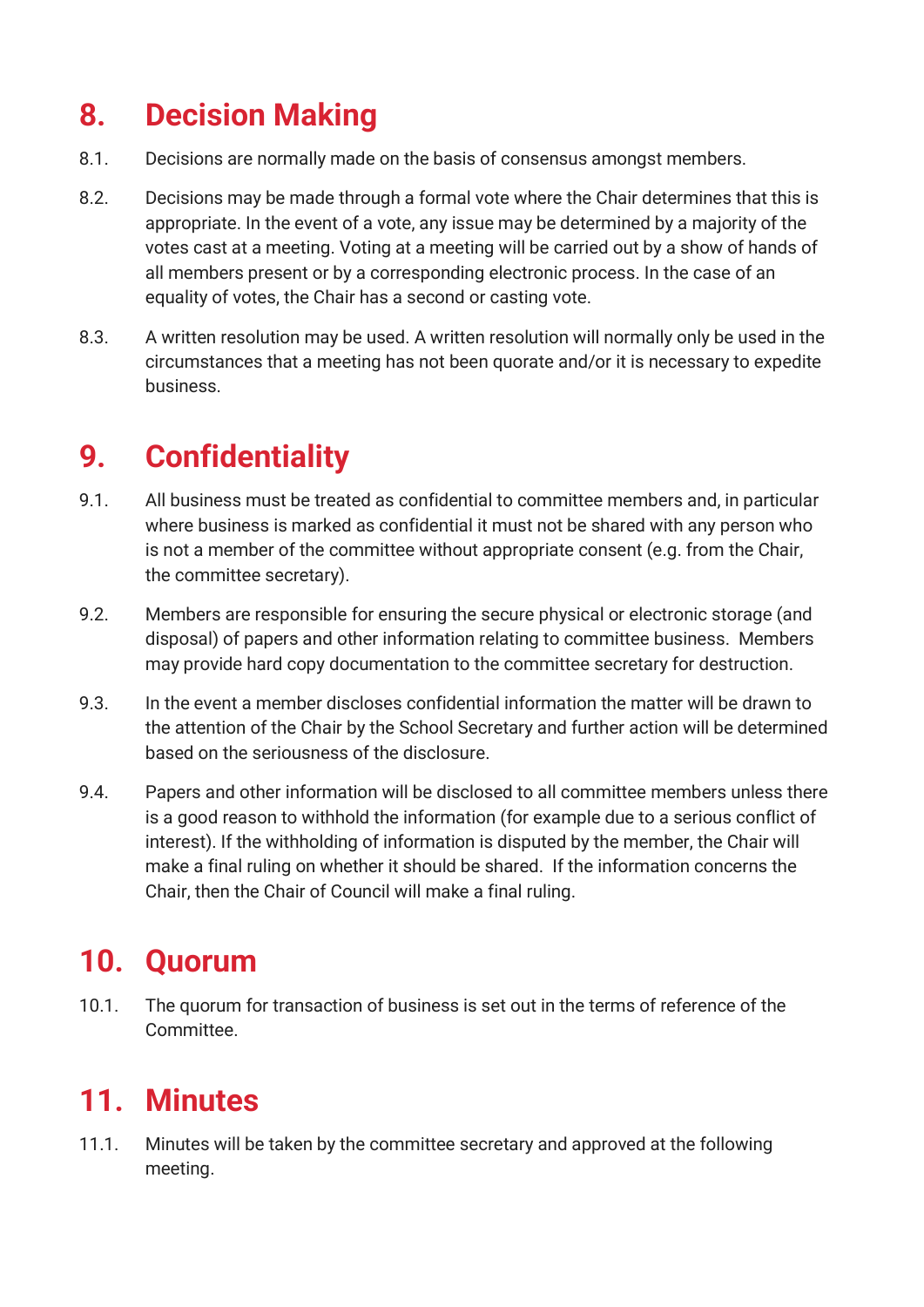### **12. Declaration of Interests and other information requirements**

- 12.1. Members must complete the register of interests in accordance with LSE's procedure, which includes that members are asked to review and update their record on an annual basis. Members should also alert the School Secretary/Ethics Manager to significant changes outside the annual update.
- 12.2. Members should declare any interests relevant to agenda items at the start of a meeting and/or during discussion (including where there is potential for a perceived conflict of interest). Where there is a conflict of interest the member will take no part in the consideration of the relevant item. If necessary, the Chair will determine whether there is a conflict of interest.
- 12.3. Members must also provide any other information that LSE requires in order to fulfil its regulatory requirements.

### **13. Chair's Action**

13.1. The Chair has delegated authority to take action on behalf of the committee between meetings. Chair's action may only be taken where decisions are routine/immaterial matters and/or there is a need to expedite LSE business and it is reasonable not to call an extraordinary meeting. The Chair would be expected to consult with other committee members where this would reasonably be considered appropriate. Chair's actions will be reported to the committee at the next reasonable opportunity.

#### **14. Sub-committees**

14.1. The committee may establish sub-committees and/or working groups as required, within the limits of the committee's delegated authority, subject to relevant consultation with the chair of the parent committee. The establishment of subcommittees and/or working groups must be reported to the Governance Committee and the parent committee/Council.

# **15. Standing Orders**

- 15.1. The Chair has the final ruling on the interpretation of these Standing Orders, except for Chair's Action. The Chair will seek the advice of the committee secretary or School Secretary on any question of interpretation of these Standing Orders. The Articles of Association will take precedence in the event of any inconsistency.
- 15.2. Council may amend these Standing Orders as required.
- 15.3. The School Secretary may make minor amendments provided that they have no material effect to the substance of the Standing Orders. Any such changes must be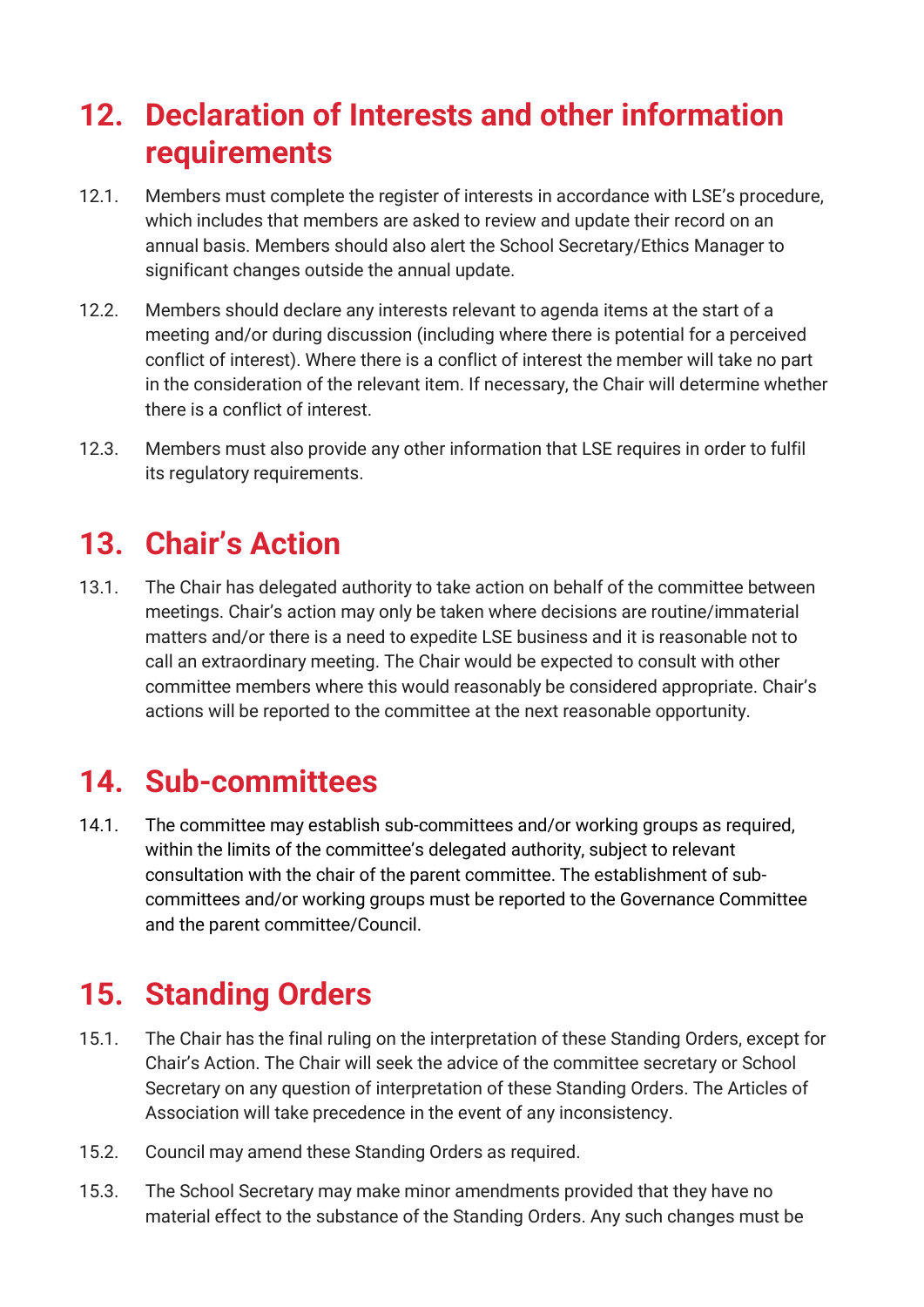reported to the next meeting of Council for approval following the change.